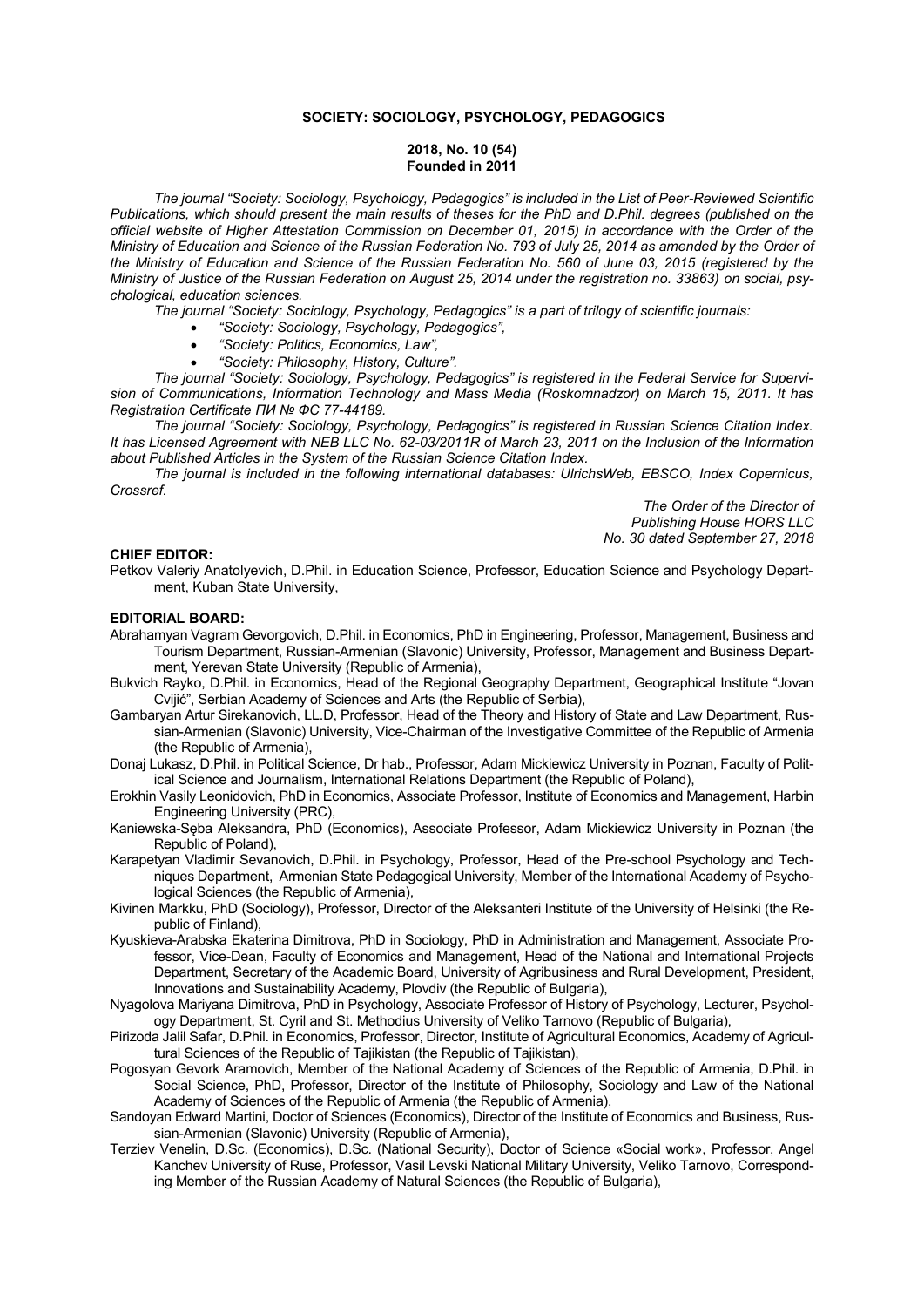- Todev Ilija Toskov, D.Phil. in History, Professor, Institute for Historical Studies of the Bulgarian Academy of Sciences (the Republic of Bulgaria),
- Khanov Talgat Akhmatzievich, LL.D, Professor, Director, Research Institute of Economic and Legal Studies, Karaganda Economic University of Kazpotrebsoyuz (the Republic of Kazakhstan),
- Khopyorskaya Larisa Lvovna, D.Phil. in Political Science, PhD, Professor, International Relations Department, Kyrgyz Russian Slavic University (The Kyrgyz Republic),

Hristozova Galya Mikhaylovna, Dr hab., Professor, Rector, Burgas Free University (the Republic of Bulgaria),

- Tsvirkun Viktor Ivanovich, D.Phil. in History, D.Phil. in Education Science, Professor, Coordinating Member, Department of Humanities and Arts, Academy of Sciences of Moldova (Republic of Moldova),
- Shebeko Valentina Nikolaevna, D.Phil. in Education Science, Associate Professor, Pre-School Education Techniques Department, Belarusian State Pedagogical University (the Republic of Belarus),

**– social sciences:**

- Akulich Maria Mikhaylovna, D.Phil. in Social Science, PhD, Professor, General and Economic Sociology Department. Tyumen State University.
- Beschasnaya Albina Akhmetovna, D.Phil. in Social Science, Professor, Public Relations and Social Technologies Department, North-West Institute of Management, branch of Russian Presidential Academy of National Economy and Public Administration,
- Volovskaya Nina Mikhailovna, D.Phil. in Social Science, PhD in Economics, Professor, Marketing, Advertising and Public Relations Department, Novosibirsk State University of Economics and Management,
- Golenkova Zinaida Tikhonovna, Honored Scientist of the Russian Federation, D.Phil., Professor, Honored Dr., Head of the Centre for the Studies of Social Structure and Stratification, The Federal Center of Theoretical and Applied Sociology of the Russian Academy of Sciences,
- Ilyinykh Svetlana Anatolyevna, D.Phil. in Social Science, Associate Professor, Head of the Sociology Department, Novosibirsk State University of Economics and Management,
- Loskutova Irina Mironovna, D.Phil. in Social Science, PhD, Professor, Theoretical and Special Sociology Department, Institute of Social and Liberal Arts Education, Moscow State University of Education,
- Malinina Tatiana Borisovna, D.Phil. in Social Science, PhD in Physics and Mathematics, Associate Professor, Senior Research Fellow, Professor, Department of Social Analysis and Mathematical Methods in Sociology, Saint Petersburg State University,
- Migunova Yuliya Vladimirovna, PhD in Social Science, Research Fellow, Institute for Social and Economic Research, Ufa Federal Research Center of the Russian Academy of Sciences,
- Narbut Nikolay Petrovich, D.Phil. in Social Science, Professor, First Deputy Dean of the School of Humanities and Social Sciences, Head of the Sociology Department, Peoples' Friendship University of Russia, Chief Re-search Fellow, The Federal Center of Theoretical and Applied Sociology of the Russian Academy of Sciences,
- Plyusnina Lidia Konstantinovna, D.Phil. in Social Science, PhD in Economics, Professor, Marketing, Advertising and Public Relations Department, Novosibirsk State University of Economics and Management,
- Puzanova Zhanna Vasilyevna, D.Phil. in Social Science, PhD, Professor, Sociology Department, Head of the Social Science Laboratory, Peoples' Friendship University of Russia,
- Urban Olga Andreevna, D.Phil. in Social Science, Associate Professor, Deputy Director for Strategic Development, Associate Professor, Economics and Management Department, Novokuznetsk Institute (branch) of Kemerovo State University,
- Khagurov Aitech Ayubovich, D.Phil. in Social Science, Professor, Sociology and Cultural Studies Department, Kuban State Agrarian University, Chief Research Fellow, Head of the Village Sociology Sector (Krasnodar), Federal Center of Theoretical and Applied Sociology of the Russian Academy of Sciences,
- Khagurov Temyr Aitechevich, D.Phil. in Social Science, Vice-Rector for Academic Affairs, Quality of Education, First Vice-Rector, Kuban State University, Member of the Russian Academy of Social Sciences,
- Shabanov Viktor Lennarovich, D.Phil. in Social Science, PhD in Economics, Associate Professor, Leading Research Fellow, Institute of Agrarian Problems of the Russian Academy of Sciences,
- Shediy Maria Vladimirovna, D.Phil. in Social Science, Professor, Academy of the Federal Guard Service of the Russian Federation,

## **– psychological sciences:**

- Arpentyeva Mariyam Ravilyevna, D.Phil. in Psychology, Professor, Developmental Psychology and Education Department, Tsiolkovsky State University, Kaluga, Leading Research Fellow, Theory and Techniques of Physical Education Department, Yugra State University,
- Balin Viktor Dmitrievich, D.Phil. in Psychology, Professor, Medical Psychology and Psychophysiology Department, St. Petersburg State University,
- Grigorieva Marina Vladimirovna, D.Phil. in Psychology, Professor, Head of the Educational Psychology and Psychodiagnostics Department, Saratov State University*,*
- Deyneka Olga Sergeevna, D.Phil. in Psychology, Professor, Political Psychology Department, St. Petersburg State University,
- Zashchirinskaya Oksana Vladimirovna, D.Phil. in Psychology, Associate Professor, Education Science and Educational Psychology Department, St. Petersburg State University,
- Kalashnikova Marina Borisovna, D.Phil. in Psychology, Professor, Head of the Psychology Department, Novgorod State University,
- Koroleva Tatyana Petrovna, D.Phil. in Psychology, Professor, Psychology and Education Science Department, Krasnodar University of the Ministry of Internal Affairs of Russia,
- Mednikova Lyudmila Sergeevna, D.Phil. in Psychology, PhD in Education Science, Professor, Department for Teaching the Mentally Retarded Persons, Herzen State Pedagogical University of Russia,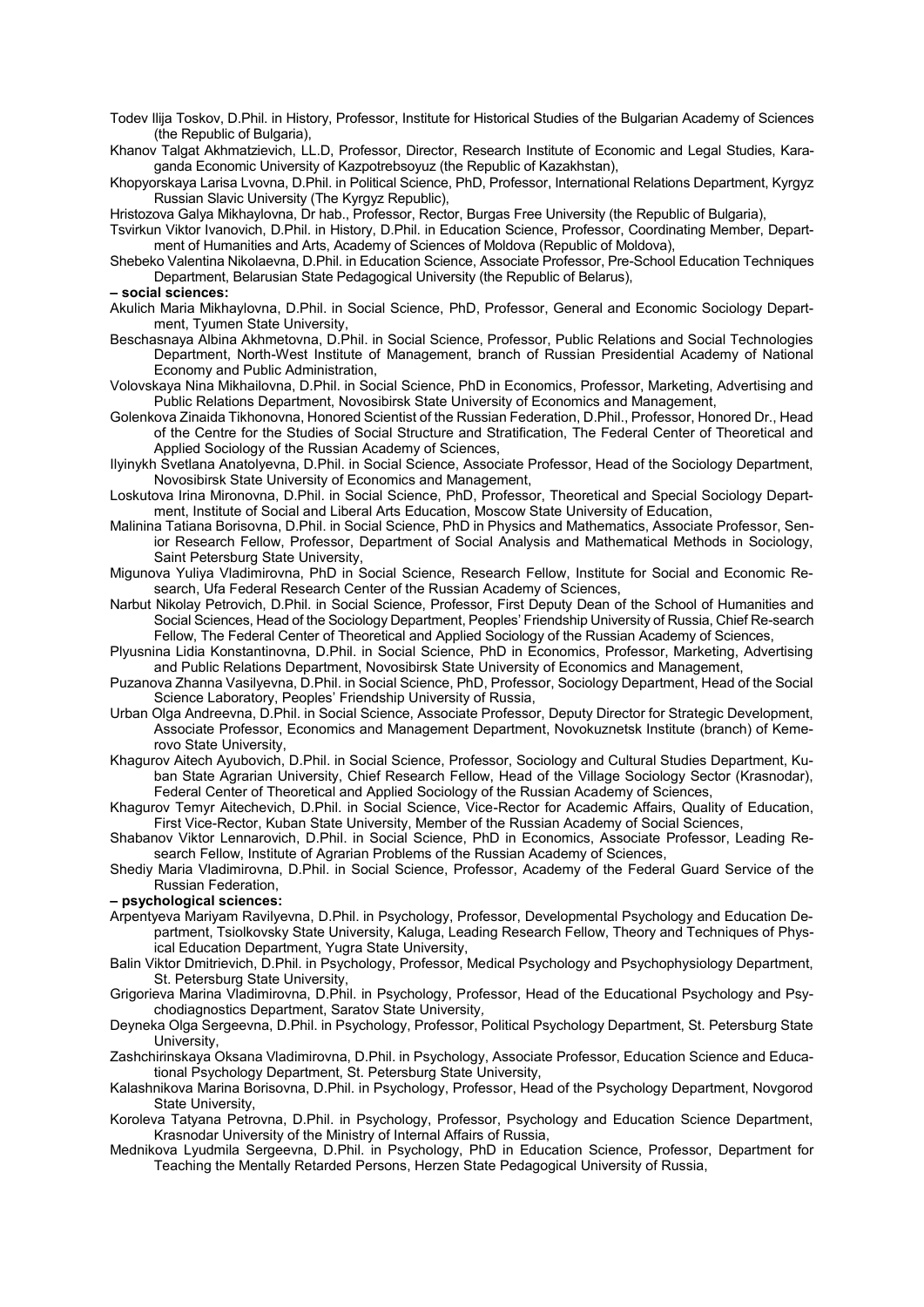- Morozova Irina Stanislavovna, D.Phil. in Psychology, Professor, Head of the Acmeology and Developmental Psychology Department, Director, Institute of Education, Kemerovo State University, Corresponding Member of the Siberian Academy of Higher Education,
- Musiychuk Maria Vladimirovna, D.Phil., PhD in Education Science, Associate Professor, General Psychology Department, Professor, Psychology Department, Institute for the Humanities, Magnitogorsk State Technical University,
- Ozhigova Lyudmila Nikolaevna, D.Phil. in Psychology, Professor, Psychology of Personality and General Psychology Department, Kuban State University,
- Panyukova Yulia Gennadievna, D.Phil. in Psychology, Professor, Leading Research Fellow, Institute of Psychology, Russian Academy of Education, Psychology and Education Science Subdepartment, Russian State Agrarian University,
- Rakityansky Nikolay Mitrofanovich, D.Phil. in Psychology, Professor, Department of Sociology and Psychology of Politics, Political Science Subdepartment, Lomonosov Moscow State University,
- Stoyanova Irina Yakovlevna, D.Phil. in Psychology, Professor, Psychotherapy and Psychological Counseling Department, Tomsk State University,
- Suleymanov Ramil Failovich, D.Phil. in Psychology, Associate Professor, Head of the General Psychology Department, Kazan Innovative University,
- Sunnatova Rano Izzatovna, D.Phil. in Psychology, Professor, Leading Research Fellow, Center of Developmental Ecopsychology and Psychodidactics, Institute of Psychology, Russian Academy of Education,
- Turchin Anatoly Stepanovich, D.Phil. in Psychology, Professor, General and Applied Psychology Department, St. Petersburg National Guard Forces Command Military Institute,

## **– education sciences:**

- Apanasyuk Larisa Akhunzhanovna, D.Phil. in Education Science, Associate Professor, Deputy Dean for Science, Department of Linguistics, Professor, Foreign Languages Subdepartment, Russian State Social University,
- Aryabkina Irina Valentinovna, D.Phil. in Education Science, Professor, Pre-school and Primary Education Department, Ulyanovsk State Pedagogical University,
- Bederkhanova Vera Petrovna, D.Phil. in Education Science, Professor, Head of the Social Work, Psychology and Higher Education Science Department, Kuban State University,
- Galustyan Olga Vladimirovna, D.Phil. in Education Science, Professor, Education Science Department, Southern Federal University,
- Golikov Nikolay Alekseevich, PhD in Education Science, Associate Professor, Headmaster of the Comprehensive Lyceum under the Industrial University of Tyumen, Honored Worker of Science and Education, Professor of the Russian Academy of Natural Sciences, Honored Worker of the General Education of the Russian Federation, Psychologist of the Highest Qualification Category,
- Isaeva Tatiana Evgenyevna, D.Phil. in Education Science, Professor, Head of the Foreign Languages Department, Rostov State Transport University,
- Martirosova Tatyana Aleksandrovna, D.Phil. in Education Science, Professor, Physical Education and Healthcare Science Department, Reshetnev Siberian State University of Science and Technology,
- Moskovchenko Olga Nikiforovna, D.Phil. in Education Science, Professor, Physical Education Theory Department, Krasnoyarsk State Pedagogical University,
- Pavlov Sergey Nikolaevich, D.Phil. in Education Science, Associate Professor, Head of the Press Service, Magnitogorsk State Technical University,
- Selitrenikova Tatiana Anatolyevna, D.Phil. in Education Science, Professor, Physical Training and Adaptive Physical Education Department, Institute of Education, Tambov State University,
- Simonova Tatiana Nikolaevna, D.Phil. in Education Science, Associate Professor, Head of the Special Needs Education Department, Astrakhan State University,
- Tarakanov Boris Ivanovich, D.Phil. in Education Science, Professor, Head of the Theory and Techniques of Wrestling Department, Lesgaft National State University of Physical Education, Sport and Health, St. Petersburg,
- Udalov Sergey Robertovich, D.Phil. in Education Science, Professor, Head of the Department of Information and Communication Technology in Education, Omsk State Pedagogical University,
- Shmachilina-Tsibenko Svetlana Vitalievna, D.Phil. in Education Science, Associate Professor, Krasnodar.

## **MANAGING EDITOR:**

Shapovalova Yanina Anatolievna, PhD in History

## **EXECUTIVE EDITORS:**

Dyuzheva Maria Pavlovna, Ugulava Kristina Gennadievna

## **EDITOR:**

Talchuk Kaleria Sergeevna

### **TRANSLATOR:**

Kulikova Margarita Aleksandrovna

## **FOUNDER:**

Publishing House HORS LLC